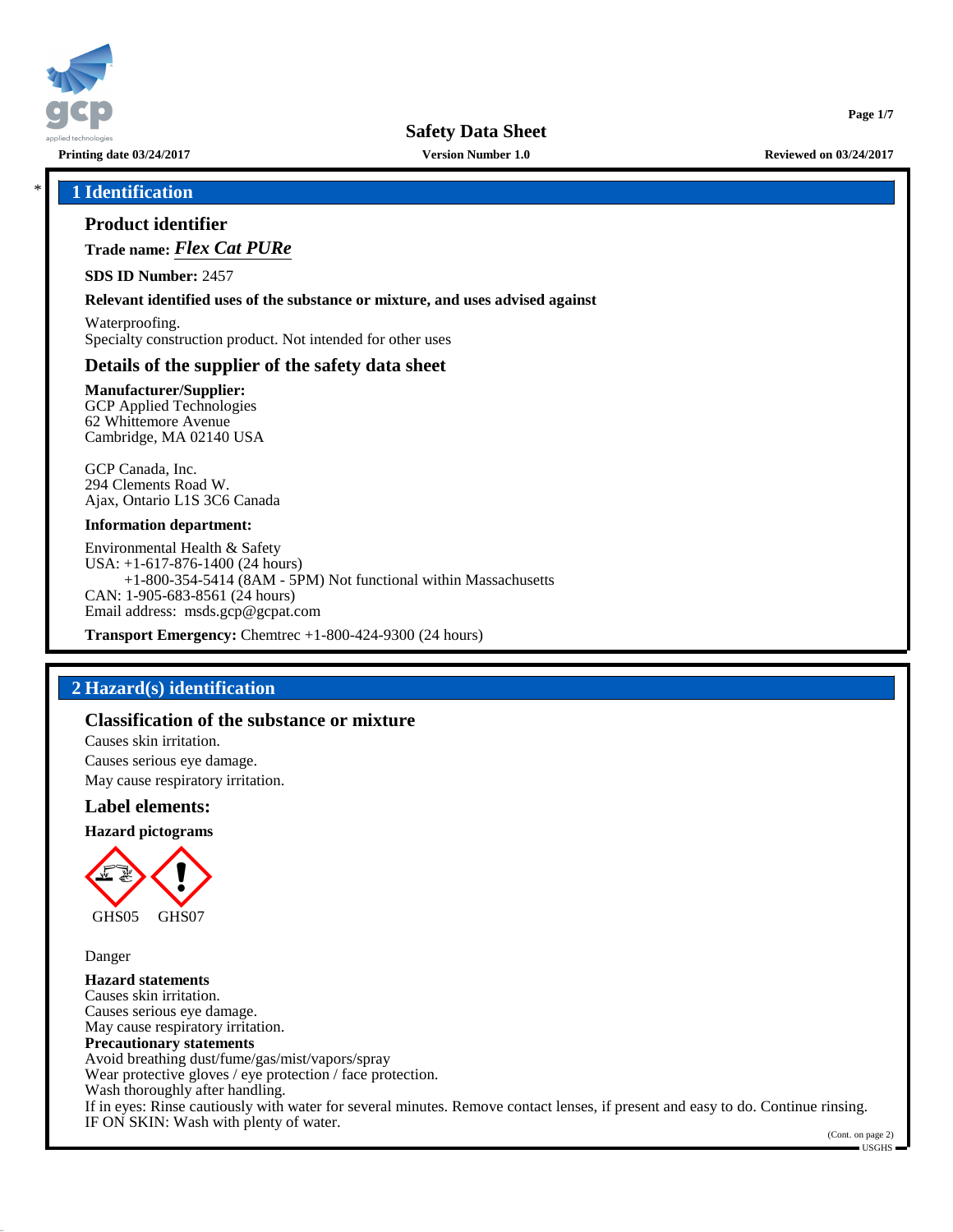**Trade name:** *Flex Cat PURe*

IF INHALED: Remove person to fresh air and keep comfortable for breathing. If skin irritation occurs: Get medical advice/attention. Immediately call a POISON CENTER/doctor. **Inhalation:** Causes respiratory tract irritation. **NFPA ratings (scale 0 - 4)**



## **HMIS-ratings (scale 0 - 4)**

 HEALTH FIRE **REACTIVITY** 0  $|2|$  $\Box$  $Health = 2$  $Flammability = 1$ Reactivity  $= 0$ 

### **Other hazards**

**Results of PBT and vPvB assessment**

**PBT:** Not applicable. **vPvB:** Not applicable.

## \* **3 Composition/information on ingredients**

#### **Chemical characterization: Mixture**

**Description:** Mixture of the hazardous substance(s) listed below with additional nonhazardous ingredients.

**Hazardous components:**

2212-32-0 2-[2-(dimethylamino)ethyl]methylamino]ethanol 20-25%

**Additional information:** Non-hazardous ingredients may be listed in Section 15; Right-To-Know disclosure.

## \* **4 First-aid measures**

#### **Description of first aid measures**

**General information:** Get medical advice/attention if you feel unwell.

**After inhalation:**

Supply fresh air. If required, provide artificial respiration. Keep patient warm. Consult doctor if symptoms persist.

#### **After skin contact:**

Immediately wash contaminated skin with soap or mild detergent and water. If this chemical soaks clothing, immediately remove clothing and wash skin.

**After eye contact:** Rinse cautiously with water for several minutes.

**After swallowing:**

Rinse mouth.

Do NOT induce vomiting.

#### **Information for doctor:**

**Most important symptoms and effects, both acute and delayed** No further relevant information available.

**Indication of any immediate medical attention and special treatment needed** No further relevant information available.

## **5 Fire-fighting measures**

**Special hazards arising from the substance or mixture** No further relevant information available.

(Cont. from page 1)

**Page 2/7**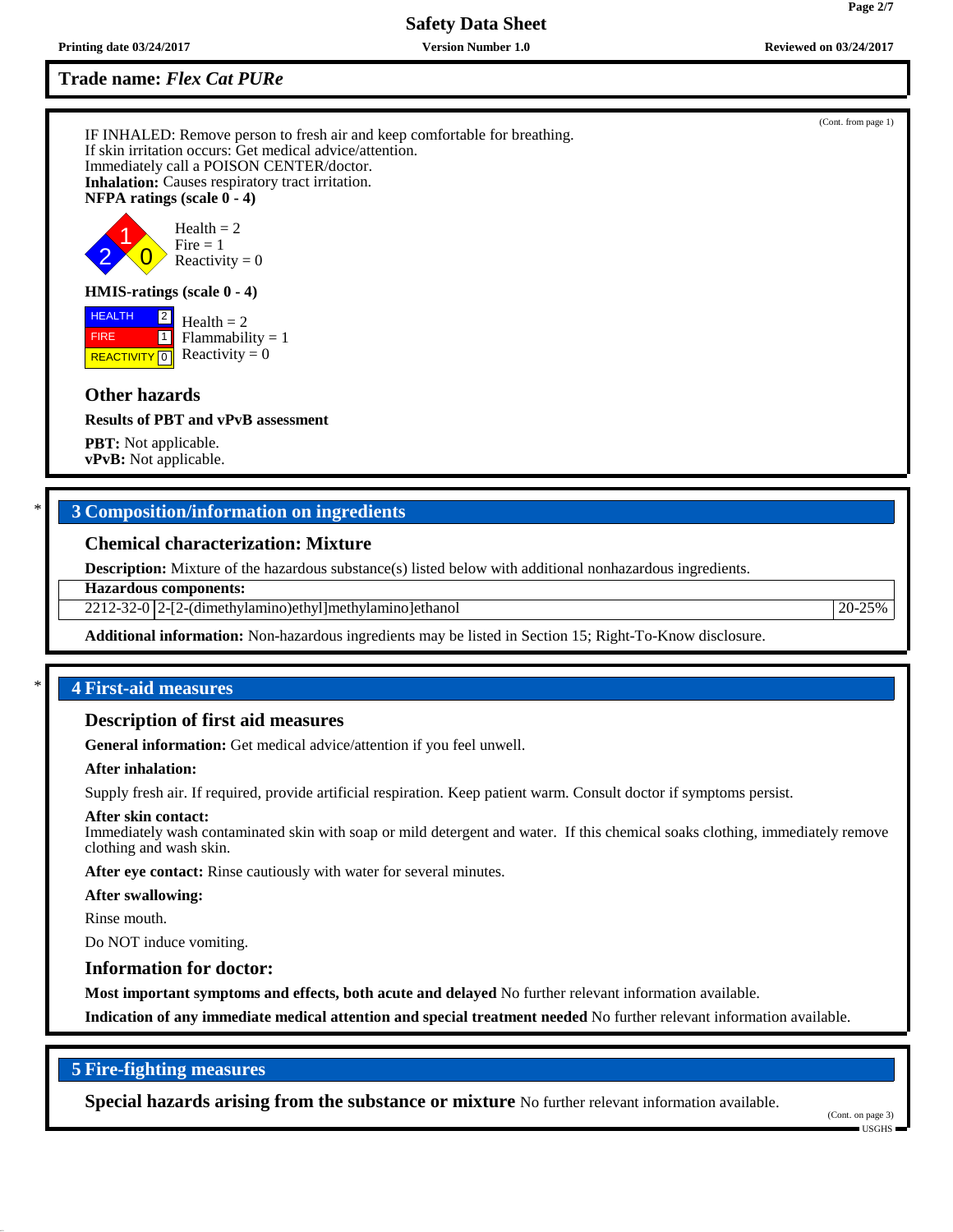## **Trade name:** *Flex Cat PURe*

(Cont. from page 2)

**Page 3/7**

**Additional information** Collect contaminated fire fighting water separately. It must not enter the sewage system.

## **6 Accidental release measures**

## **Personal precautions, protective equipment and emergency procedures**

Wear protective equipment. Keep unprotected persons away.

#### **Methods and material for containment and cleaning up:**

Contain and/or absorb spill with inert material (i.e. sand, vermiculite) then place in a suitable container.

Sweep up spilled product into receptacles.

Dispose contaminated material as waste according to section 13 of the SDS.

#### **Reference to other sections**

See Section 7 for information on safe handling.

See Section 8 for information on personal protection equipment.

See Section 13 for disposal information.

## **7 Handling and storage**

## **Handling:**

**Precautions for safe handling**

Risk of serious damage to eyes.

Prevent formation of aerosols.

Avoid contact with skin.

**Information about protection against explosions and fires:** No special measures required.

### **Conditions for safe storage, including any incompatibilities**

**Storage:**

**Information about storage in one common storage facility:** No special measures required.

**Further information about storage conditions:** Keep receptacle tightly sealed.

**Specific end use(s)** No further relevant information available.

## \* **8 Exposure controls/personal protection**

**Additional information about design of technical systems:** No further data; see item 7.

#### **Control parameters**

**Components with limit values that require monitoring at the workplace:**

The product does not contain any relevant quantities of materials with critical values that have to be monitored at the workplace.

**Additional information:** The lists that were valid during the creation were used as basis.

#### **Exposure controls**

**Personal protective equipment:**

**General protective and hygienic measures:** The usual precautionary measures for handling chemicals should be followed.

#### **Breathing equipment:**

Control exposure to ingredients with workplace control parameters if mentioned above. If no ingredients are listed, respiratory protection is generally not required.

If exposure limits are listed and may be exceeded, use approved respiratory protective equipment and filter type appropriate for (Cont. on page 4)

 $\blacksquare$  USGHS  $\blacksquare$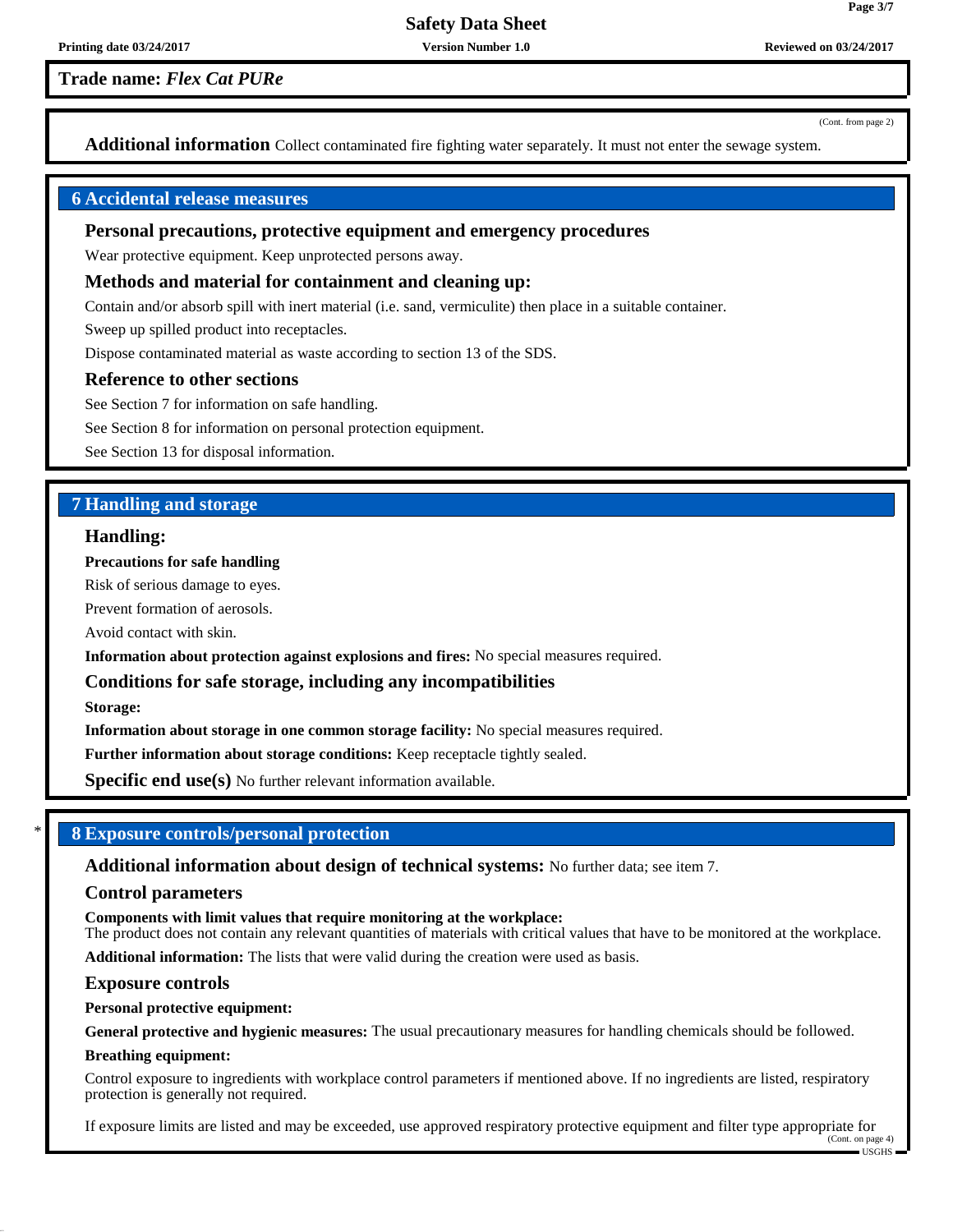**Printing date 03/24/2017 Version Number 1.0 Reviewed on 03/24/2017**

# **Trade name:** *Flex Cat PURe*

(Cont. from page 3)

the listed ingredients. (NIOSH, CEN, etc.).

**Protection of hands:** Gloves should be worn to prevent skin contact and should be impermeable and resistant to the product. **Material of gloves** Gloves should be worn to prevent skin contact and should be impermeable and resistant to the product.

# **Eye protection:**



Safety glasses with side shield protection.

Safety glasses with side shields should be worn to prevent contact due to splashing. Under high vapor mist concentrations, tightly sealed goggles should be worn.



A face shield should also be worn if there is potential exposure to splash or spray.

#### **Body protection:**

Use personal protective equipment as required.

Take off contaminated clothing.

## **9 Physical and chemical properties**

| Information on basic physical and chemical properties                                                                                              |                                                                                                                     |  |  |
|----------------------------------------------------------------------------------------------------------------------------------------------------|---------------------------------------------------------------------------------------------------------------------|--|--|
| <b>General Information</b><br>Appearance:<br>Form:<br>Color:<br>Odor:<br><b>Odor threshold:</b>                                                    | Liquid<br>Grey / Black.<br>Amine-like<br>Not determined.                                                            |  |  |
| $pH-value (\sim):$                                                                                                                                 | Not determined.                                                                                                     |  |  |
| <b>Change in condition</b><br><b>Melting point/Melting range:</b><br><b>Boiling point/Boiling range:</b><br><b>Flash point:</b>                    | Undetermined.<br>> 180 °C (> 356 °F)<br>> 100 °C (> 212 °F)                                                         |  |  |
| <b>Flammability (solid, gaseous):</b>                                                                                                              | Not applicable.                                                                                                     |  |  |
| <b>Decomposition temperature:</b><br>Auto igniting:<br>Danger of explosion:                                                                        | Not determined.<br>Product is not self-igniting.<br>Product does not present an explosion hazard.                   |  |  |
| <b>Explosion limits:</b><br>Lower:<br><b>Upper:</b><br><b>VOC Content (max):</b>                                                                   | Not determined.<br>Not determined.<br>Not determined.                                                               |  |  |
| Vapor pressure:<br>Density: (~) at 20 $^{\circ}$ C (68 $^{\circ}$ F)<br><b>Relative density</b><br><b>Vapor density</b><br><b>Evaporation rate</b> | Not determined.<br>$0.9$ g/cm <sup>3</sup> (7.511 lbs/gal)<br>Not determined.<br>Not determined.<br>Not determined. |  |  |
| Solubility in / Miscibility with<br>Water:                                                                                                         | Not miscible or difficult to mix.                                                                                   |  |  |
|                                                                                                                                                    | Partition coefficient (n-octanol/water): Not determined.                                                            |  |  |
| Viscosity:<br>Dynamic:                                                                                                                             | Not determined.                                                                                                     |  |  |
|                                                                                                                                                    | (Cont. on page 5)<br>= USGHS =                                                                                      |  |  |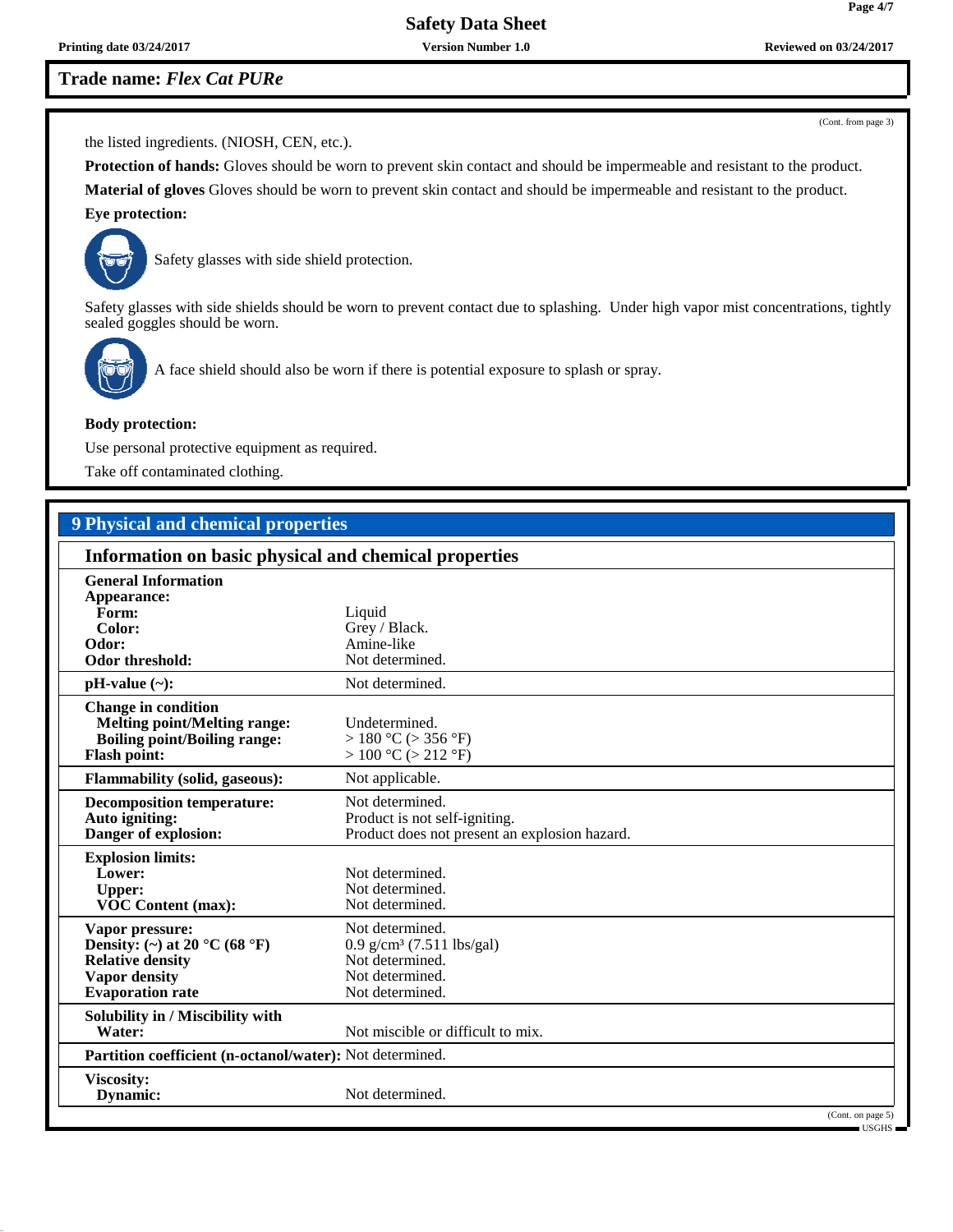**Page 5/7**

## **Trade name:** *Flex Cat PURe*

|                                |                                            | (Cont. from page 4) |
|--------------------------------|--------------------------------------------|---------------------|
| Kinematic:<br>Molecular weight | Not determined.<br>Not applicable.         |                     |
| <b>Other information</b>       | No further relevant information available. |                     |

## **10 Stability and reactivity**

**Reactivity** Stable under normal conditions.

**Chemical stability**

**Thermal decomposition:** No decomposition if used according to specifications.

**Possibility of hazardous reactions** Reacts with acids, oxidising agents.

**Conditions to avoid** No further relevant information available.

**Incompatible materials:** No further relevant information available.

**Hazardous decomposition products:** Carbon monoxide and carbon dioxide

**Additional information:** See section 7 for information on handling, storage and conditions to be avoided.

## \* **11 Toxicological information**

## **Information on toxicological effects**

**Acute toxicity:**

#### **Primary irritant effect:**

**on the skin:** Causes skin irritation.

**on the eye:** Causes serious eye damage.

**inhalation:** Causes damage to organs.

#### **Additional toxicological information:**

**Carcinogenic categories**

**IARC (International Agency for Research on Cancer) Human Carcinogenicity: Group 1- Positive, Group 2A- Probable, Group 2B- Possible, Group 3- Not Classifiable**

None of the ingredients is listed.

**NTP (National Toxicology Program)**

**K–Known to be carcinogenic, R–May reasonably be anticipated to be carcinogenic**

None of the ingredients is listed.

**OSHA-Ca (Occupational Safety & Health Administration)**

None of the ingredients is listed.

## **12 Ecological information**

## **Toxicity**

**Aquatic toxicity:** No further relevant information available.

**Persistence and degradability** No further relevant information available.

**Behavior in environmental systems:**

**Bioaccumulative potential** No further relevant information available.

**Mobility in soil** No further relevant information available.

(Cont. on page 6) USGHS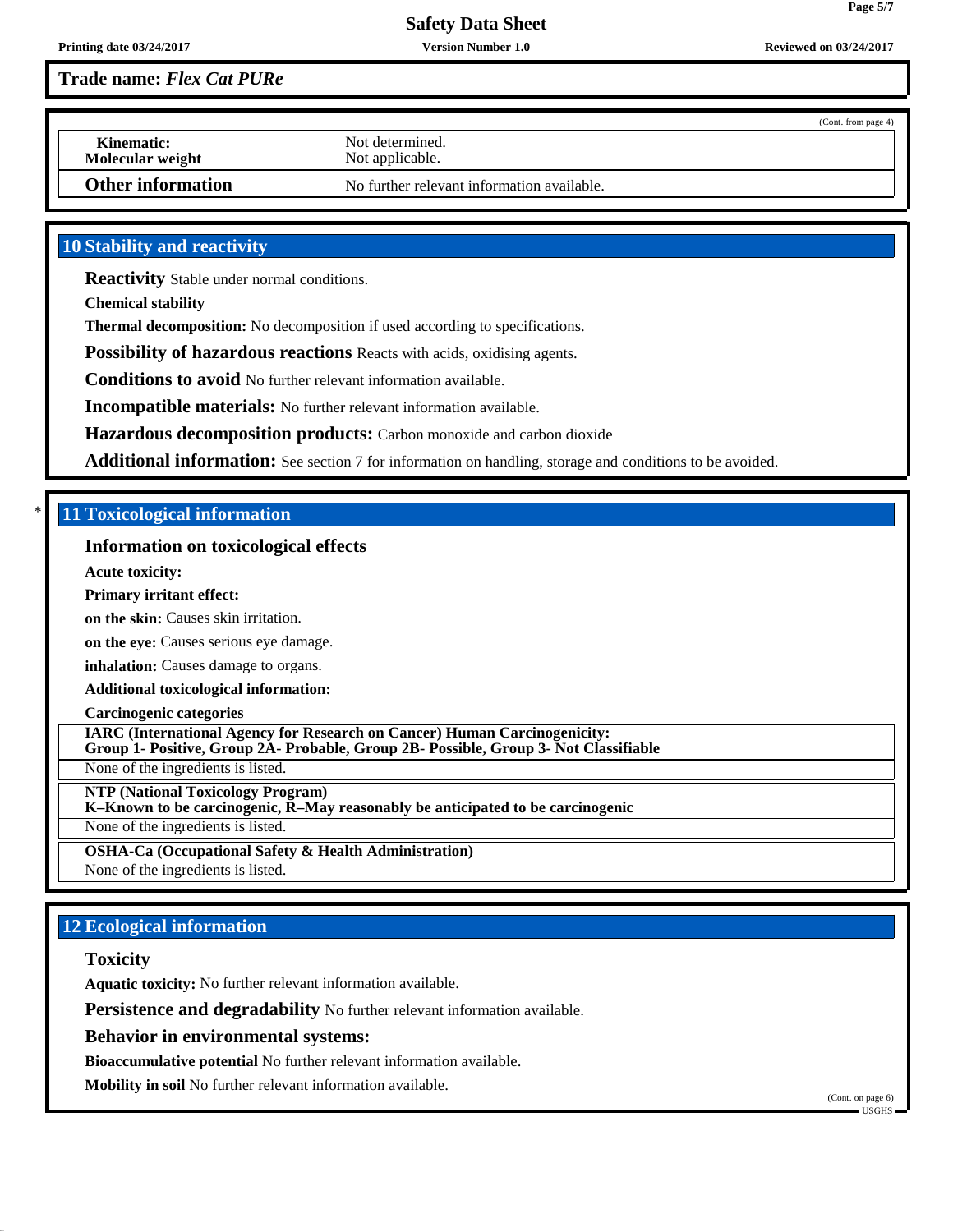**Trade name:** *Flex Cat PURe*

## **Additional ecological information:**

**General notes:** Not known to be hazardous to water.

## **Results of PBT and vPvB assessment**

**PBT:** Not applicable. **vPvB:** Not applicable.

**Other adverse effects** No further relevant information available.

## **13 Disposal considerations**

#### **Disposal methods:**

Consult all regulations (federal, state, provincial, local) or a qualified waste disposal firm when characterizing product for disposal. Dispose of waste in accordance with all applicable regulations.

### **Recommendation:**



Must not be disposed of together with household garbage. Do not allow product to reach sewage system.

## **Uncleaned packagings:**

**Recommendation:** Dispose of contents/container in accordance with local/regional/national/international regulations.

| <b>14 Transport information</b>                                                                          |                 |  |
|----------------------------------------------------------------------------------------------------------|-----------------|--|
| <b>UN-Number</b><br>DOT, IMDG, IATA                                                                      | Not applicable. |  |
| UN proper shipping name<br>DOT, IMDG, IATA                                                               | Not applicable. |  |
| <b>Transport hazard class(es)</b>                                                                        |                 |  |
| DOT, IMDG, IATA<br><b>Class</b>                                                                          | Not applicable. |  |
| <b>Packing group</b><br>DOT, IMDG, IATA                                                                  | Not applicable. |  |
| <b>Environmental hazards:</b><br><b>Marine pollutant:</b>                                                | N <sub>o</sub>  |  |
| <b>Special precautions for user</b>                                                                      | Not applicable. |  |
| Transport/Additional information: Not classified as a dangerous good for transport by road, rail or air. |                 |  |
| <b>DOT</b><br><b>Remarks:</b>                                                                            | Not Regulated.  |  |
| <b>UN</b> "Model Regulation":                                                                            | Not applicable. |  |

## **15 Regulatory information**

#### **SARA (Superfund Amendments and Reauthorization Act)**

**Section 302/304 (extremely hazardous substances):**

None of the ingredients is listed.



(Cont. from page 5)

**Page 6/7**